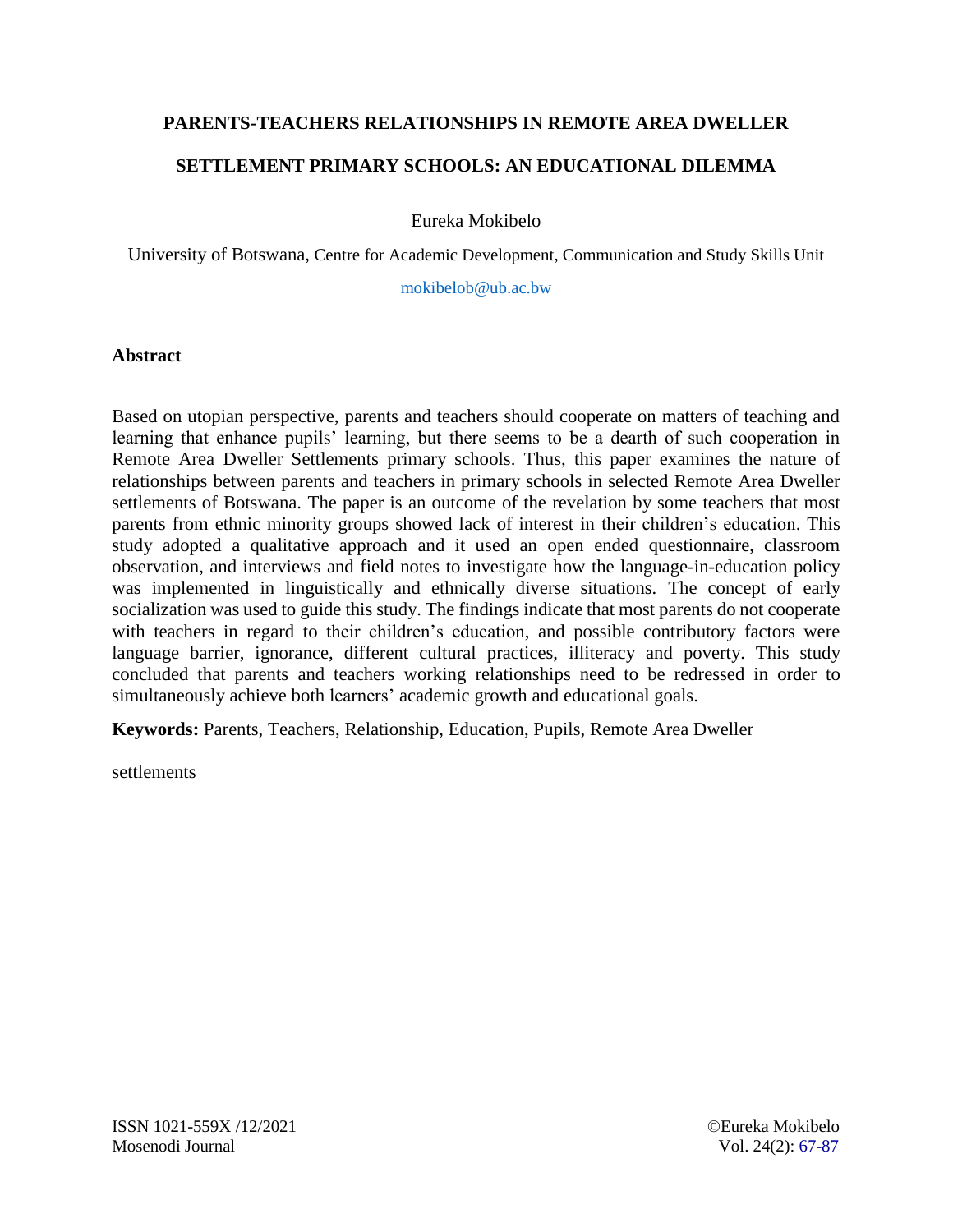## **Introduction**

This paper is an extract of the main study that investigated the implementation of the Language-in-Education Policy in Botswana primary schools. The issue of parents-teachers relationships emerged as a sub theme from the study, hence, problematized in this paper. Parents and teachers relationships play a pivotal role in pupils' education. Parents should encourage their children to learn and assist teachers where they could. There is a deep rooted concern by teachers that parents in rural and remote areas drag their feet when it comes to participating in their children's education, hence they do not support the school goals. In most cases the barriers to parental involvement are ignored by teachers and school management. It is common to use the language of instruction prescribed by the government that is unfamiliar to parents. The use of home languages in schools could be a bonus to both teachers and parents. With the use of home languages, parents can assist their children with school work. In this regard, parents and teachers should work together to develop, motivate and shape children's behaviour for them to succeed in school. Parents and teachers have to support learners. For example, parents have to volunteer to do school activities and encourage other parents to commit themselves to their children's education. Parents' educational background may also act as a multi-variant barrier that prevents parents to participate in the school activities and have a mutual relationship with teachers.

Parents have to be involved in school activities and events and take leadership positions in Parents Teachers Associations. If the relationship between parents and teachers is intact, it will enrich learners' education. In this regard, parents can be in a position to monitor their children's progress by monitoring their work and visiting the schools to check their children's progress.

The relationship between parents and teachers, especially in Remote Area Settlements, seems not to matter or has declined over the years. In some cases, a stalemate has been reached and this has created a dilemma for both parents and teachers. It is on the basis of the latter that this paper explores the relationship between parents and teachers in remote and rural primary schools of Botswana. If parents are not involved in their children's education, children will not see the importance of education and this will impact negatively on learners' performance. In addition, learners' will not respect their teachers, and they will also not learn properly about social issues. Therefore, it is important for parents to participate in school events or activities, while teachers focus on providing learning resources or information about their children's grades.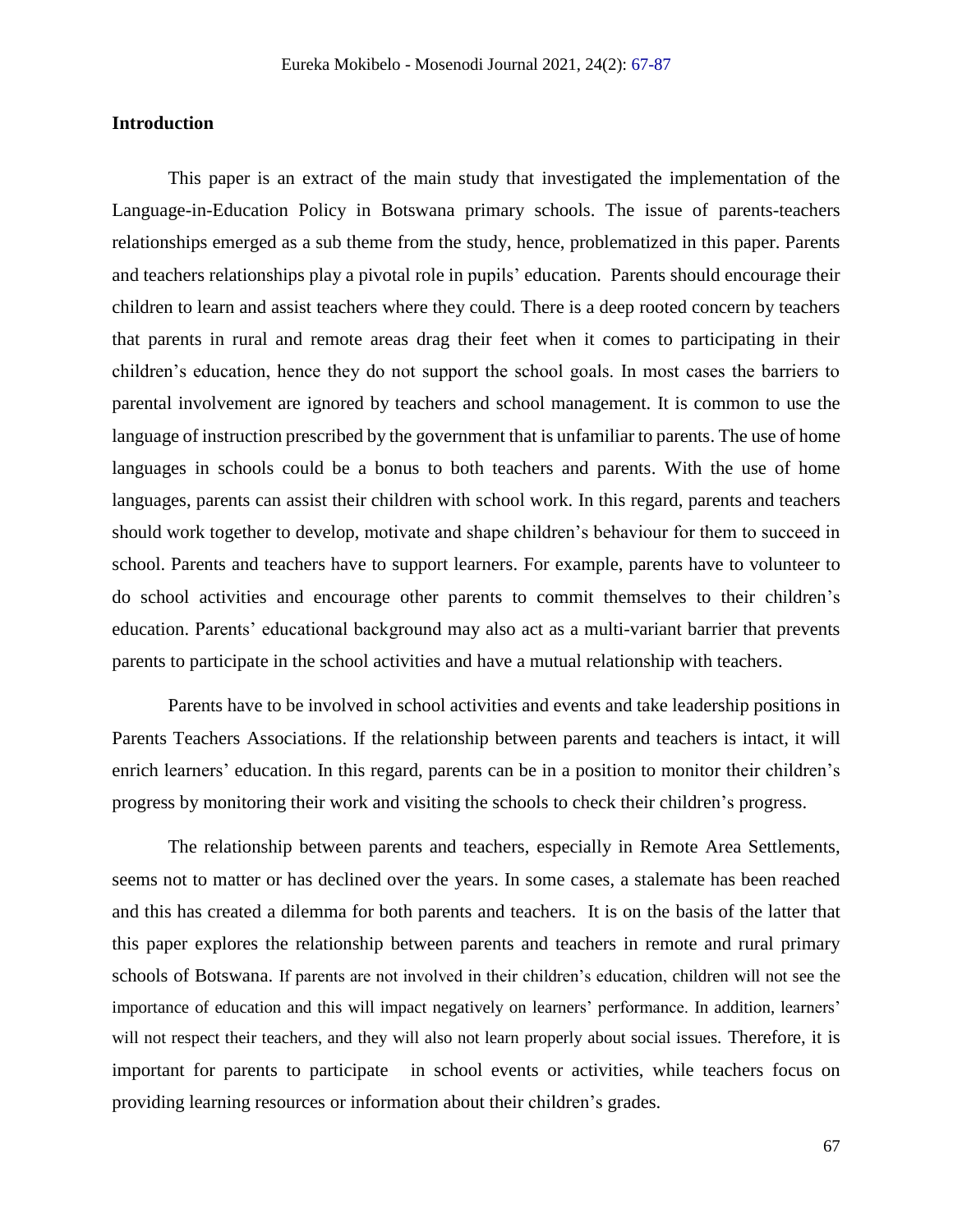#### **Literature Review**

A vast amount of research highlights the importance of parents-teachers relationships in schools to enhance pupil learning. The Global Partnership for Education (GPE) alludes that parents and extended families have a direct and lasting impact on children's learning and they also play a critical role in supporting their education (GPE, 2018). In support of parental involvement, the GPE indicates that when parents are involved in their children's education, pupils get more engaged with their school work, enjoy staying in school longer and achieve better learning outcomes. This means that parents-teachers relationships should be nurtured as much as possible to achieve national and international educational goals.

Parents could be involved and engaged in various ways and work with teachers to enable a desirable achievement in the end. In this regard, Dekhinet and Zeedyke (2012) argue that parents should always act as role models to their children. They should play a critical role in a child's language development. Scholars indicate that children who are read to and spoken to by their parents acquire greater vocabularies and better grammar than those who are not (Dekhinet & Zeedyke, 2012). Hence, the parents' efforts to develop their children's vocabulary and cognitive skills from home should continue to schools as a step further to assist teachers to lay a brick on the foundation built by their parents.

Parents-teachers relationships set a strong foundation that is needed for pupils' lifelong academic success. Teachers should assist vulnerable parents to gain knowledge and skills which cause behaviour change and impact on pupil learning. When parents learn to engage more richly in various ways in schools, their children will show greater gains in language and social skills which are critical for success as well as decreased behaviour problems. Sheridan (2016) posits that parents-teachers relationships have been shown to improve children's academic achievement, social competencies and emotional well-being and greater ability to adapt to situations. Therefore, it is vital for parents and teachers to communicate effectively, develop stronger relationships with one another and use the relationship as an opportunity to address gaps that exist in those relationships, if any. The stronger the relationship the more the partnership will communicate and collaborate for pupils to achieve learning.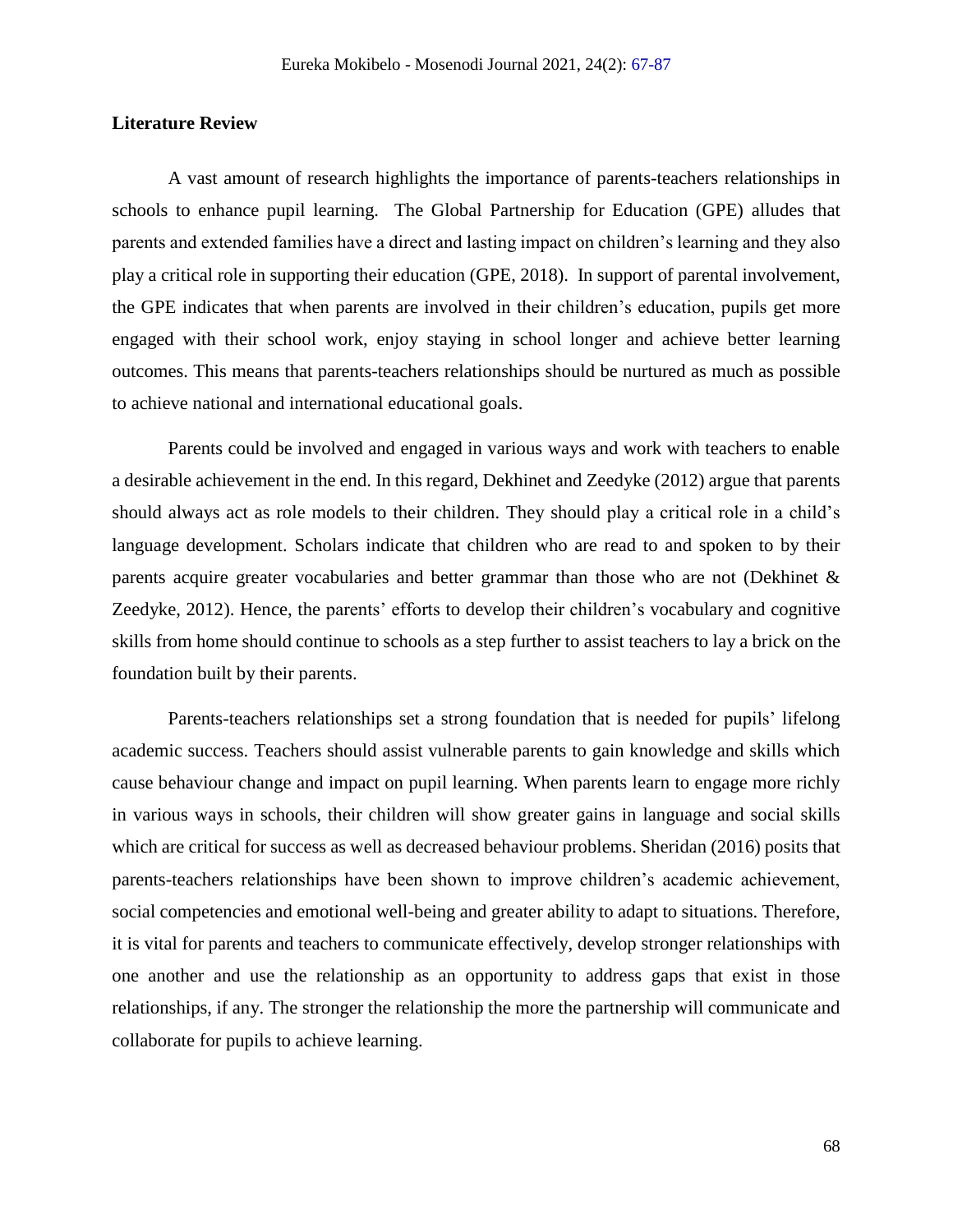Even though the parents-teachers relationships have been seen as vital for the success of children's learning, it has long been considered a serious problem that the relationship can be highly emotionally charged and this discomfort often leads to miscommunication and increased difficulties in the relationship (Minke & Anderson, 2003). This could be due to the fact that parents and teachers' perspective often differ (Wong & Hughes, 2006). For example, teachers emphasize behaviours they can observe in pupils while parents tend to reference home-based support as well as school based support. Parents see themselves as more involved in their children's education than teachers. Teachers too often interpret a lack of visible involvement at school as evidence of parents' lack of support for their children's education thus leading to unproductive working relationships (Lawson, 2003). Parents and teachers differ with respect to initiation of involvement activities. Teachers who believe that parents are unlikely to help their children are less likely to attempt to engage parents. Thus, the link between home and school will be lacking. In the end, teachers may develop negative stereotypes and beliefs about parents. This means that if the partners do not have shared perceptions, the beneficiary who is the child in this case suffers. The views of teachers about parents in the four schools are related to what Wong & Hughes (2006) say about different perspectives. Wong & Hughes (2006) argue that when parents do not share a common culture with teachers, it is difficult to establish shared understanding and to build trust between the two groups.

The parents in this study are from rural and remote set ups, some have never been to school or their literacy levels are low, did low primary education, have different cultural lifestyles and poverty stricken and therefore could be having a different view about the education system which negatively impacts on their children's learning. The parents referred to in this study are bilingual in home languages or can even speak three to four different home languages due to various reasons. Such reasons include: intermarriages or neighborhoods and therefore some of them are not familiar with the school languages. Even the code-switching is done between the home languages. This could be a challenging situation for parents especially where the education system requires them to assist their children with learning in the target language. The education system recognizes only two languages, Setswana (national language) and English (official language) (Republic of Botswana, 1994). The policy is inaudible about indigenous languages. This could have serious consequences that are indirect on the parents' contribution towards their children's education. Although parents register their children to attend schools, things seem not to fall in place for their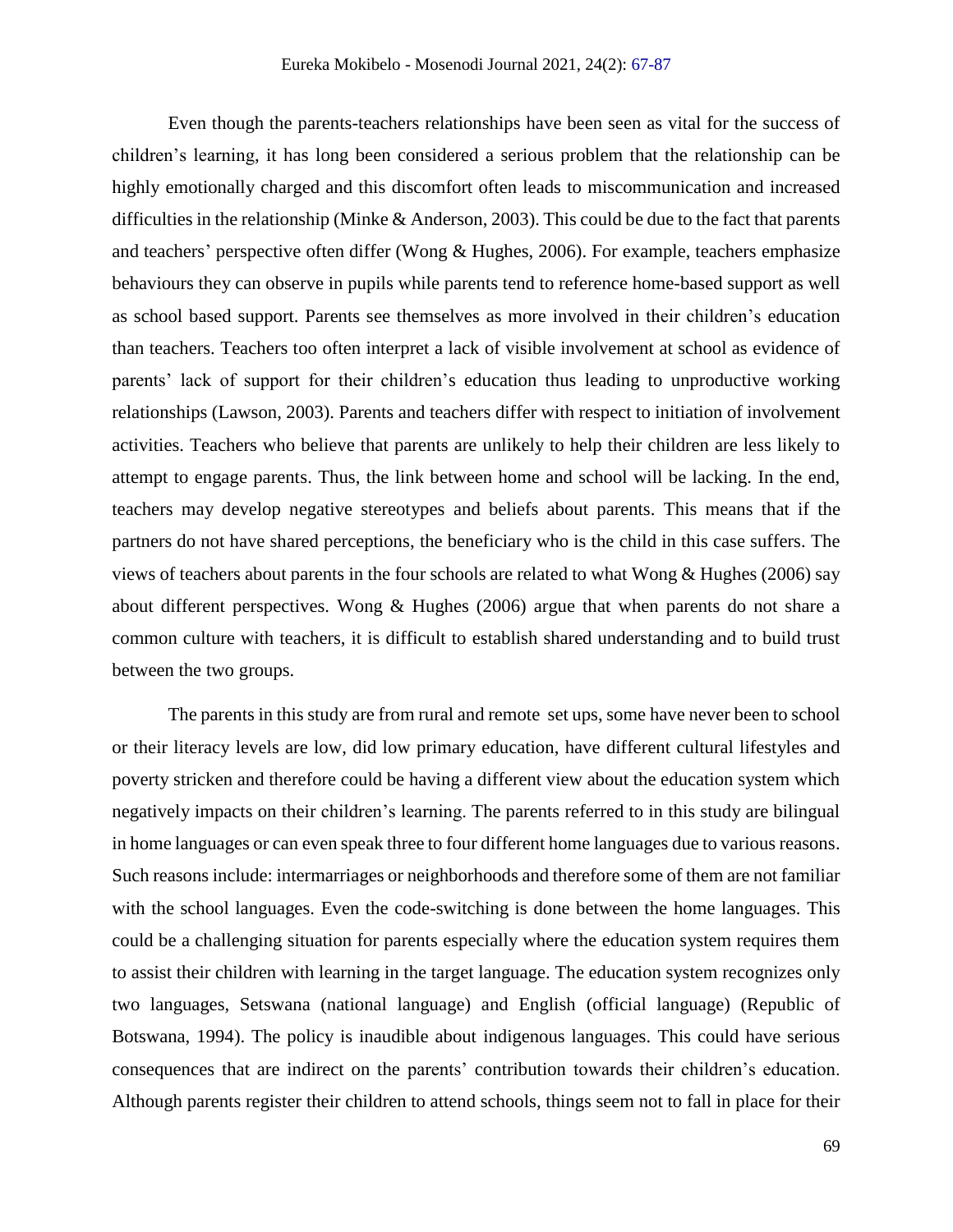children to achieve educational goals. The children's school attendance is jeopardized by cultural lifestyles which negatively affects full completion of primary education or cause other problems such as disengaging from school.

## **Conceptual Framework**

#### **Early Socialization: Parents as Role Models**

This paper uses the concept of parents as role models as described by Catherine Stern (2012). The concept is used because it is relevant to the problem discussed in this paper. The concept highlights issues about how parents should behave in front of their children because children copy what parents do; they imitate them and believe what they do is right because they are still under developed. Stern argues that most of our behaviours and beliefs are learned through observation and imitation. Therefore, it is no surprise that having role models, whether positive or negative, can have a major impact on the development of children. Role models are everywhere in today's society. From parents and teachers to peer groups and celebrities, there are a wide range of people who can have an influence on the way in which our children grow up. Everything from their attitudes to their future success can be attributed to the effect of a role model.

Stern (2012) points out that parents should inspire their children. Children need inspiration in order to succeed and this generally comes from people they admire and look up to. Those who have strived for excellence in their chosen career can act as role models for children. They show them how hard they have to work to achieve those levels of success. Children see that if they are successful, they will achieve what they want to and lead happier lives.

The other important aspects is that Stern (2012) believes that parents' attitudes and beliefs are important at children's young stage. The author argues that parents' attitudes and beliefs are ingrained at an early age and these generally come from our role models. What we learn in these first few years will see us through the rest of our lives. If we see someone who's hard working and has a good belief system, then we are more likely to follow the same path as them. The life of the person we aspire to be, becomes the standard that we base ourselves on.

Also, Stern (2012) argues that parents' personality influences that of their children. In this regard, parents should be cautious in the way they handle themselves that much of children's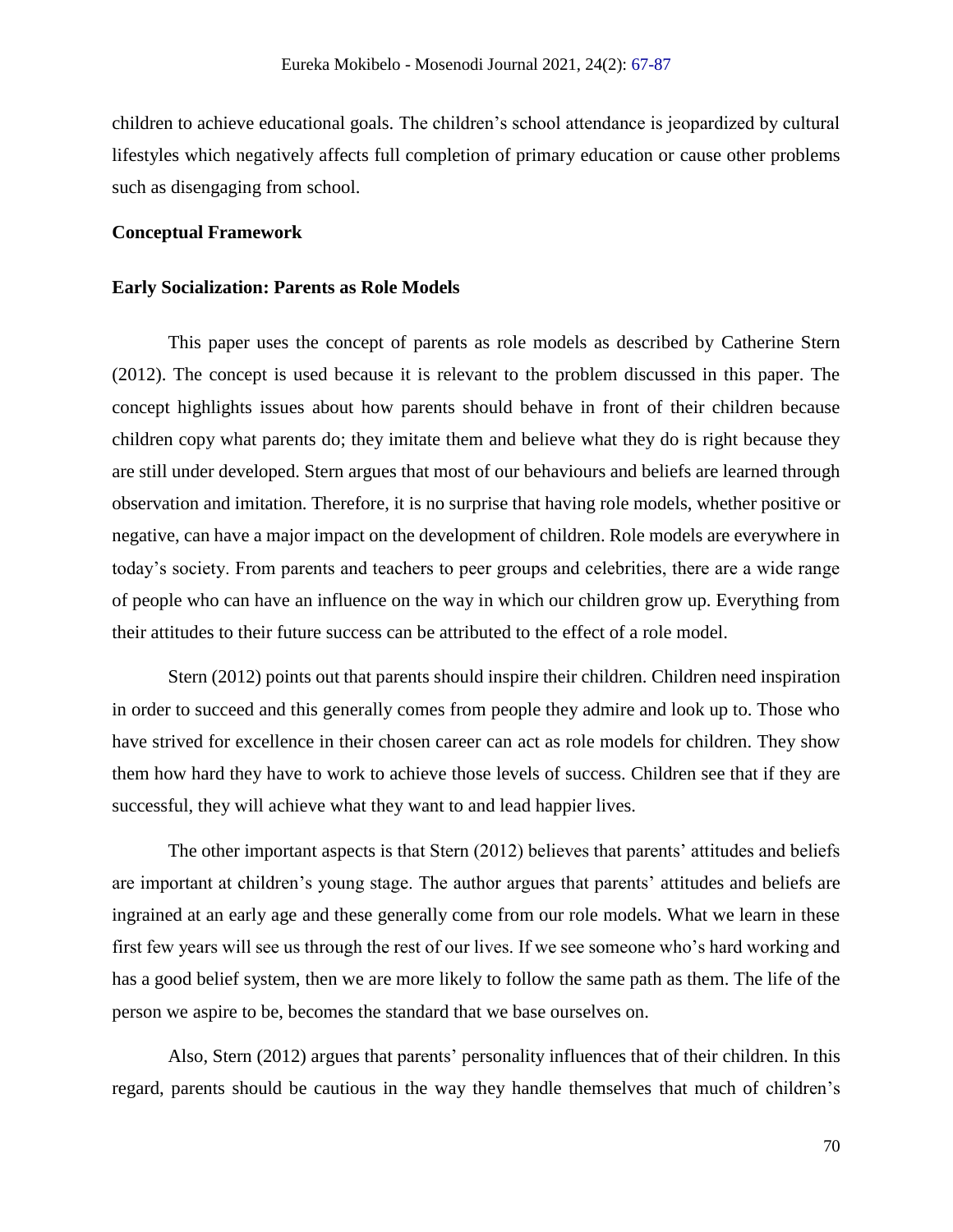personality is derived from those of their role models. During their childhood, children have the tendency to adapt their personality to that of their role model, including things that they like or dislike, attitudes to certain circumstances and how they react to a situation. Stern (2012) emphasizes that in order for children to succeed in life they have to have a positive outlook and this is something that can be passed down through their role models such as parents. If they are influenced by someone who has an optimistic viewpoint, then they are more likely to carry this on.

On the same breath, Stern (2012) notes that role models do not just have positive influence on children; they can also be negative ones too. This can come from hanging around with a wrong group of friends or looking up to a celebrity who's not as innocent as they should be. They can have a negative impact by their lifestyle choices, such as smoking or drinking, or through their religious or political beliefs. Stern (2012) suggests that there are ways in which parents can divert children away from negative role models. If they are involved with the wrong crowd, then you can encourage them to have a more diverse range of interests or try and introduce them to new people.

In conclusion, Stern (2012) sees the concept of parents acting as role models as something that can have a major impact on children's lives by helping them to develop, make the right decisions and lead happy and fulfilled lives. Therefore, it is important that parents surround their children with positive influences. In addition, the implication of early socialization does not end at home. Once the children start schooling, it does not mean that they have to relax in shaping their children for the future. It demands that they have to network and collaborate with the children's caretakers during the day who are their teachers. This relationship of networking should be based on solid ground for children to be well rounded. This means that children should see that academic work does not end at school; home should be a continuation of what they do at school. Therefore, this challenges the teachers as well to understand where their pupils are coming from. Seeing them at school is not enough to nurture their education. Learning about their lifestyle, culture and background cannot help the teachers to address the academic needs of their pupils with appropriate measures.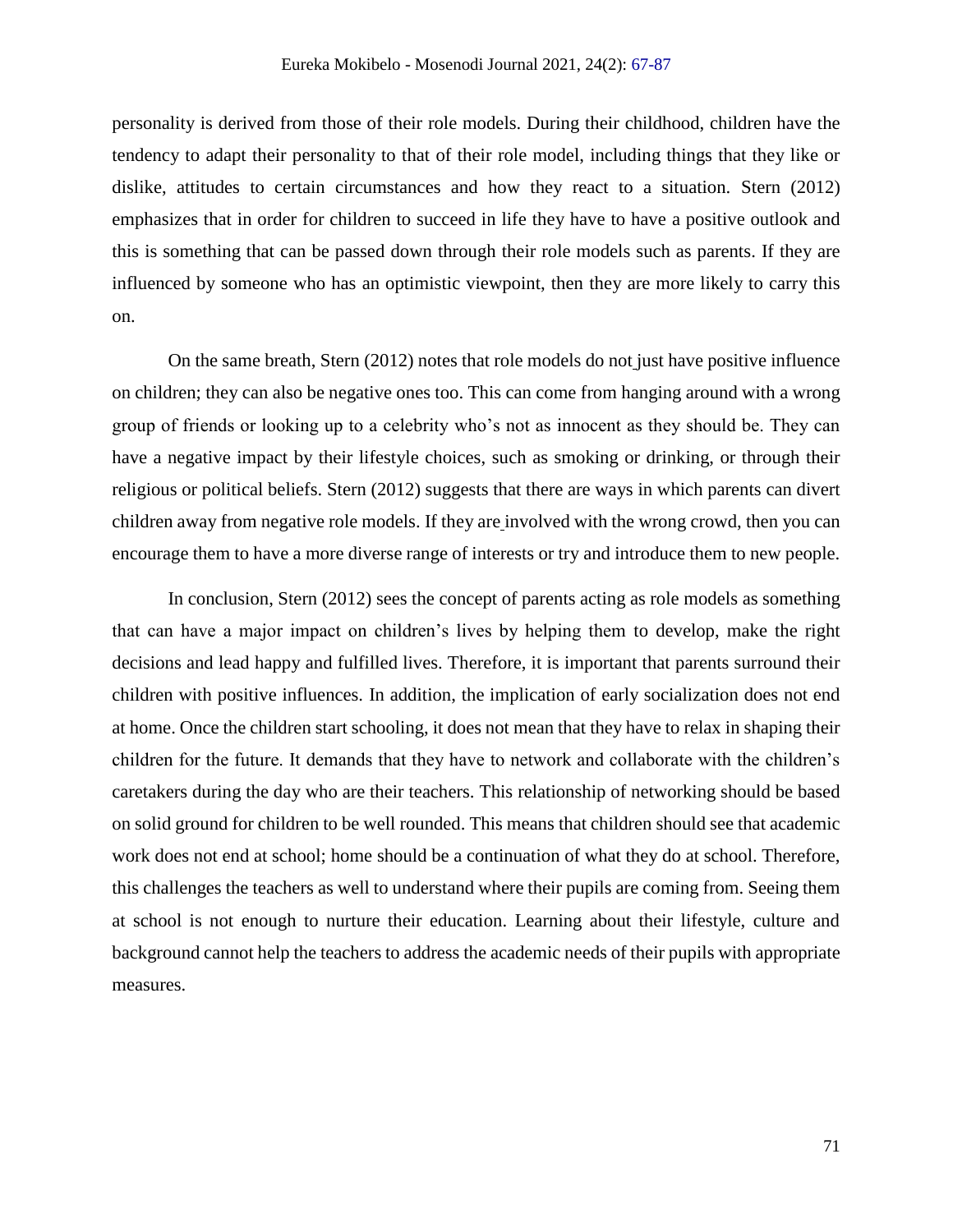## **Research Methodology**

The study adopted the qualitative approach with an ethnographic taste. The study was conducted in six districts of the country, hence the study was multi-case. The six districts were far apart in terms of distance to avoid biasness and influences in responses provided by participants. The districts have different ethnic groups living together and therefore even schools in these regions were heterogeneous. Children go to school on the first day speaking different home languages from the two school languages: English (official) and Setswana (national language). Parents too speak the same home languages as their children and in most cases many of them are multilingual for one reason or another. For example, there could be intermarriages amongst neighbours who speak other languages and therefore teaching their children those various home languages. Only information from four schools: A, B, C  $\&$  D was shared in this paper because they are Remote Area Dweller settlement primary schools where most of the parents had low literacy, were poverty stricken or illiterate.

The population of interest in this paper are 31 teachers of Standards One, Two, Four and Seven and School Management. Teachers were chosen because they were the direct implementers of the policy and therefore it was important to get first-hand information on how they implemented the policy. In this regard, the study describes and makes field evaluations by teachers about parents, hence, the paper focuses exclusively on teachers' views. Their primary diagnosis of parents' behaviour could not be ignored. Standard One is where Setswana was introduced as a language of instruction while English is taught as a subject. In Standard Two there is a shift, English becomes the language of instruction while Setswana is taught as a subject. Standard Four is a stage where pupils sit for the National Examinations and it was important to see the status in which they sit for their national examinations. Standard Seven was important because this is where pupils sit for their Primary School Leaving Examinations. School Management were the direct supervisors of policy implementers. Hence, the population and samples contributed significantly towards revelation of the implementation process. In this regard, random sampling was used for teachers while convenient sampling was used for School Management.

Data were collected using a triangulation of methods to check for reliability and validity purposes. The methods used were open ended questionnaires, interviews, classroom observations and field notes to collect data. It was in this data that the parents' picture about their children's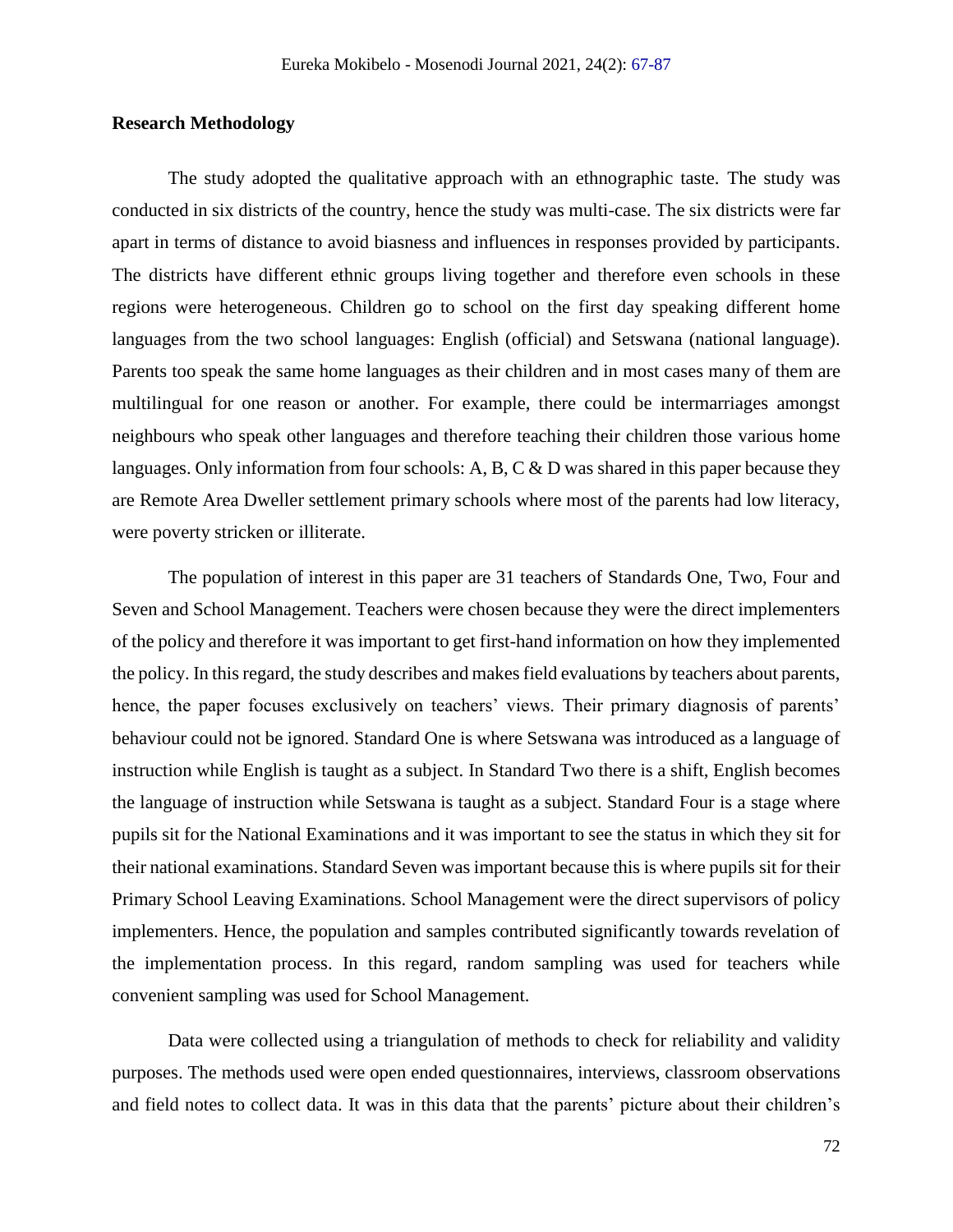education was revealed by teachers and School Management and hence the key issue in this paper. Data were analyzed according to each key research question to make sure that all the questions were answered and themes were teased out from the data. In all the schools studied there was always an issue about the parents-teachers sour relationships.

This study did not include parents to hear their views about how they contributed towards their children's education because they were not part of the study. Their participation demanded another study to also share their experiences and views about their relationship with the schools and educational set ups. During data collection of the main study, teachers constantly kept on reporting about the lack of parental involvement in various context. In addition, there were cases which the researcher witnessed of some parents' behaviour while collecting data. In some of the schools studied, parents lived far away in rural settlements while some parents stayed near the school. But the parents' lack of involvement in this study does not mean that teachers' views cannot be reported about parents' lack of involvement and engagement in school activities. The teachers' outcry could not be ignored about the behaviour of parents and how they relate with the schools. It is with no doubt that had the parents been involved in the study, they too could have shared their own views or perspectives about teachers and the schools where their children attend. Though the story is one sided, the researcher too witnessed some of the scenes during the data collection period. For example, in schools A, C and D, the researcher witnessed parents waiting in the bush for break time for their children to go and get bread from the school kitchen, a parent shouting at teachers that teachers do not look after their child well because he is losing wait and classes that were half empty because it was the hunting season and children went with their parents. Also, due to the fact that some parents stay away from where their children attend schools in Remote Area Dweller Settlement hostels, it may have been difficult to follow them to hear their views. Those who stayed in close proximity to the schools, it was difficult to involve them because they were not part of the study.

Information in this paper about parents and teachers relationships cannot be generalized to other regions that were left out or other parents who take the initiative to be involved in their children's education. The idea was to share information about the parents-teachers relationships in Remote Area Dweller primary schools and most importantly attempt to address the issue. Also, the idea was to share expertize in the area of education only.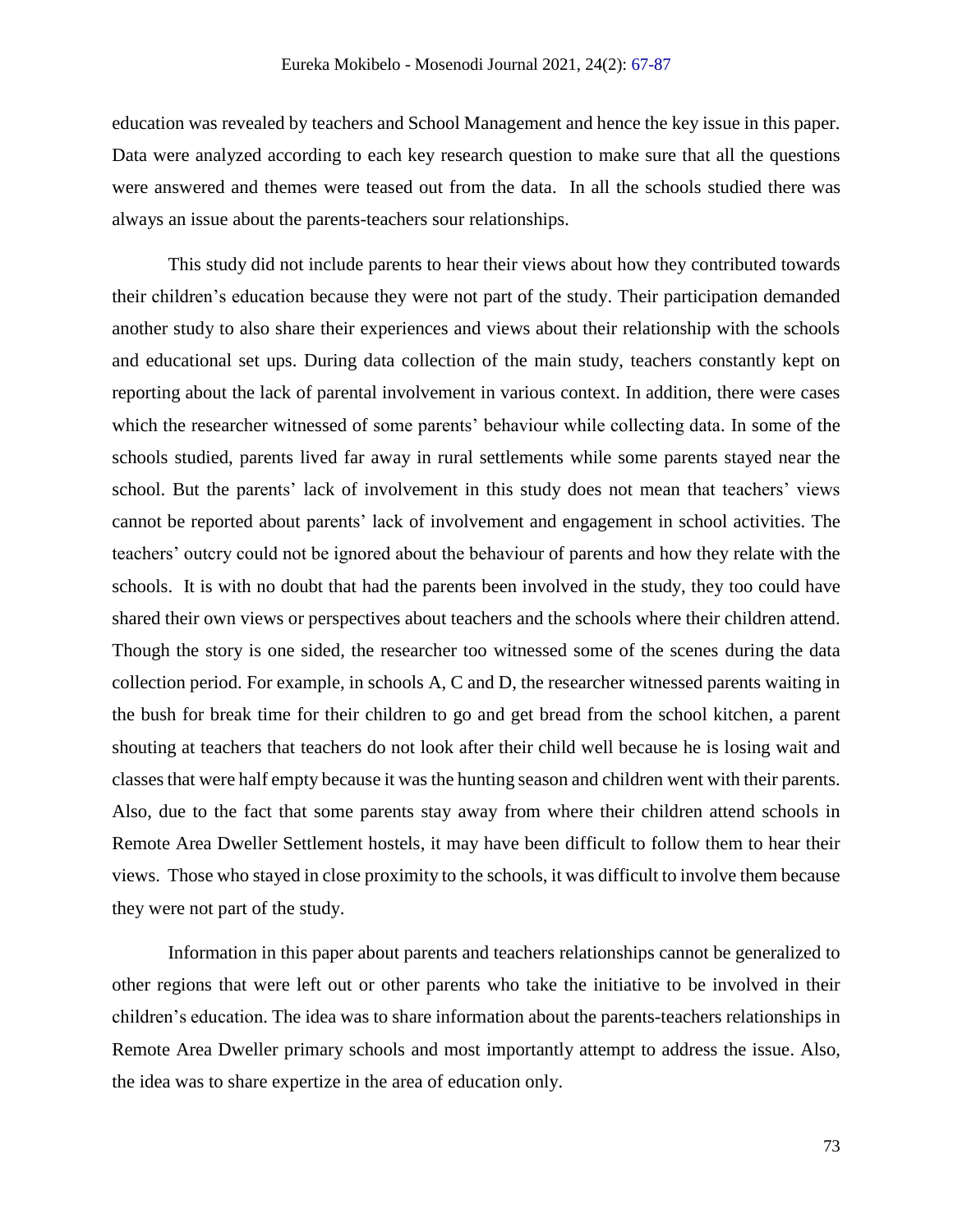#### **Results of The Study**

This section presents scenarios about parents that teachers and school management reported about as well as what the researcher observed in Remote Area Dweller settlements primary schools while collecting data. Hence, the researcher presented the scenarios of parents as reported by teachers from different primary schools studied for analysis. The data were sourced out from open ended questionnaires, interviews and field notes. Even though one parent is used as an example in each scenario, it does not mean that it is only this parent who behaves that way, a good number of parents were said to be doing the same, except for parent 7. This parent stands alone in the scenario. The rest of the parents' behaviour are representative of some other parents whose children attended primary school in RADS. The alphabetical labels of schools shall be used for confidentiality and parents shall be enumerated for easy following. The scenarios were from schools A, B, C and D only because they were in rural and remote area settlements.

## **Parent 1**

In School C, the researcher and teachers saw some parents dropping their children who had dropped out of school over the fence at break time. This did not surprise the teachers but the researcher was amazed by the scene. The researcher enquired from teachers what the scene meant. The teachers reported that the reason for such was for children who dropped out of school to have a share in the school meal and then go back home. Because the parents did not know what time the break time is, they would wait in the small bush until they observed that pupils were running out of the classrooms to go to the kitchen for their meals, then they would drop their children over the fence. Teachers reported that the parents could not use the school gate because there was a gate keeper who monitors the movement of visitors and pupils. The dropping of children over the fence could suggest that these parents knew that their children were not attending school but since they once attended in the same school they are still entitled to a meal for the day. Again, this could mean that due to poverty and illiteracy the parents do not have any other option but partake the schools meals. However, the parents saw it vital for their children to eat the school meals on daily basis though it was illegal; they knew it was illegal because they could not use the school gate to get their share at break time.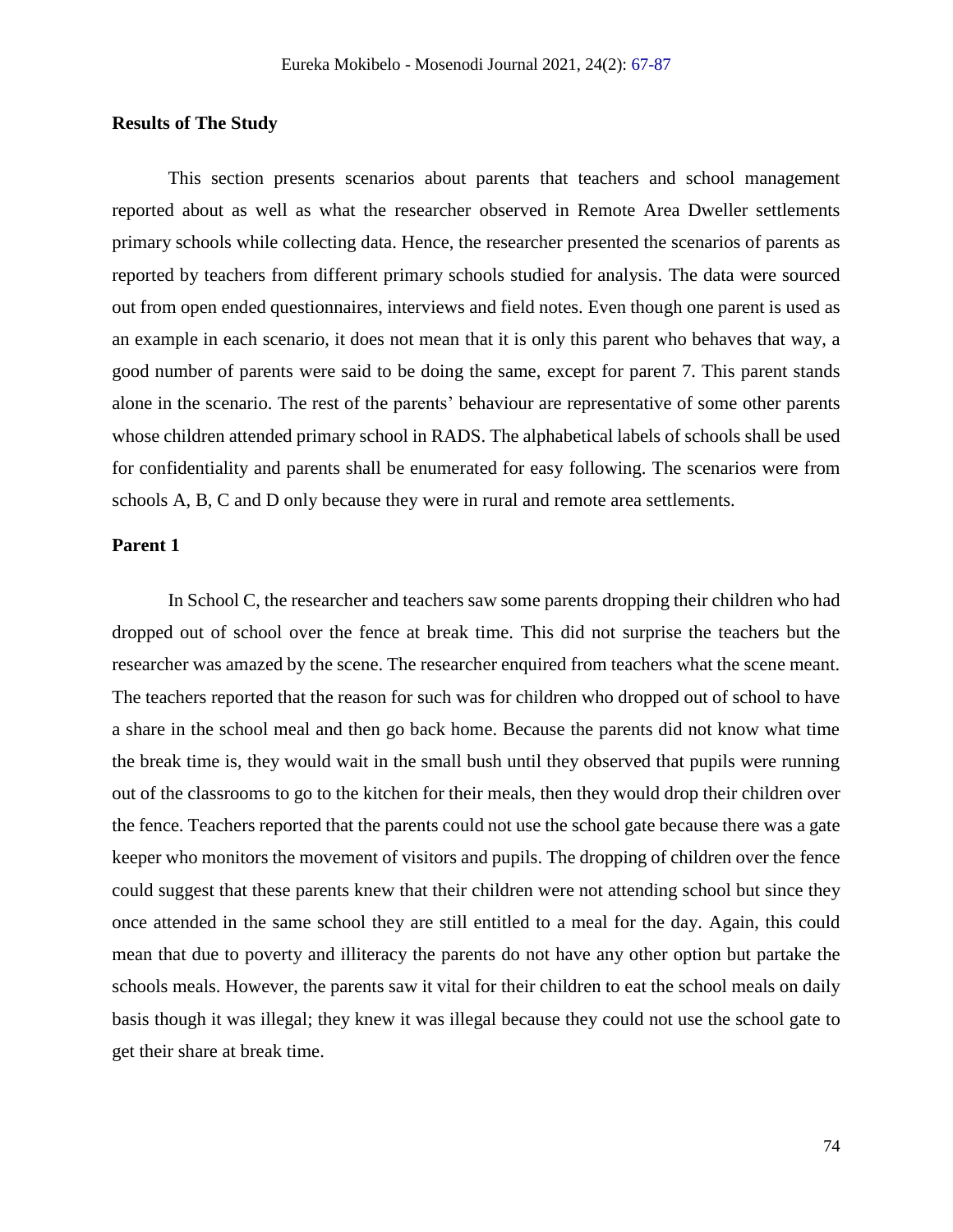## **Parent 2**

In school B, teachers reported that some parents leave their children alone in the village while they stay in cattle posts despite the fact that their children would be on Anti-Retroviral medication for HIV/AIDS. These children would play truancy and come to school after a week or two, dirty and looking hungry. The children would miss the prescription or take it on a hungry stomach. Some of the children came to school because they were bonafide students just before break time to have a meal and disappear. Teachers reported that their parents did not monitor to see whether their children were religiously taking their medical prescriptions. They were not sure whether their children were indeed going to school. One of the parents came to school and shouted at teachers that her child was not given enough food at school and that is why he lost weight. The researcher witnessed this argument in front of one of the classes studied. Also, the parent said she heard from neighbours that the boy played truancy and therefore teachers were not monitoring their children to attend school. This suggests that the parent is carefree, blames teachers for her absenteeism in her child's life. The parent seemed to be irresponsible and ignorant of her role as a parent.

## **Parent 3**

In School A, teachers reported that when it was time for hunting and gathering season, the San parents leave with their children to go hunting and gathering of wild fruits. The researcher too saw some classes where some children were missing because they went with their parents. Parents do not ask for permission from school when they want to leave with their children. The teachers also knew that when it was time for hunting and gathering season, their classrooms will be left with half the pupils or just a quarter of them or an empty one. The parents and children can take the whole school term and then appear again in the next term without any explanation of where the children had been. This suggests that the parents were influenced by their culture and lifestyle. They cannot leave their children alone without food, it is a social issue. Again, it was a way of educating them about their culture and lifestyle for continuity. To date, some San communities are still hunters and gatherers.

On the same breath, teachers reported that some parents from another ethnic group send their boy children to the forest to look for stray cattle when it is time for vaccination by the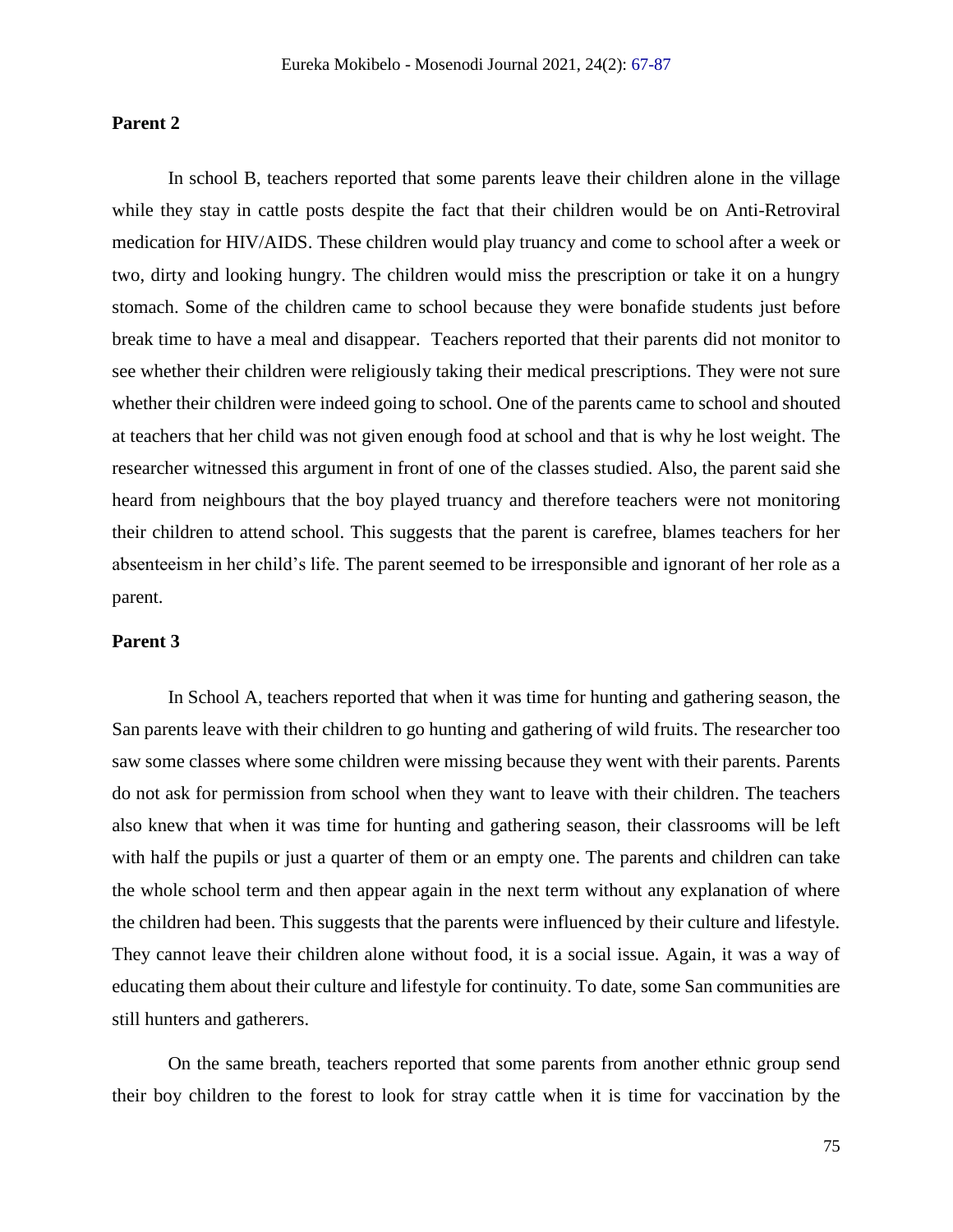government veterinarians. The parents would make the children miss school for two to three weeks until the cattle were vaccinated. The children were sent back to school without any report. This suggests that the parent is not concerned about their children attending school, not concerned to liaise with the school but concerned about saving the lives of their domestic animals from natural diseases. There is no connection with the school whatsoever. But it is the lifestyle at home that when these boys grow up, they will take over from their fathers to look after cattle and stay away from home for days and weeks to look for stray animals.

## **Parent 4**

In School D, the school management and teachers reported that some parents stay across the border in a neighbouring country. In fact, parents on both sides of the countries have relationships, they are relatives and some have their intimate partners across the two borders and therefore use ungazzeted routes to visit their partners. In this regard, pupils can visit with the other parent for two to three weeks and miss school. These children would come and sit in the classroom without any report. It is not clear which nationality is recorded in the pupils' school card because of the close proximity of the borders to their homes, the maternal parent could be from the other side of the boarder and the paternal parent could be from the other side too. But partners see where their bread is buttered and claim citizenship. It is a tricky situation. Even the border patrols allow them to visit as they wish because they are tired of chasing them away and some knew about this practice of crossing the border to visit parents. But the cracks of the matter is that parents do not encourage their children to attend school regularly. This suggests that parents were only concerned about the welfare of their partners and not the welfare of their children. Parents were aware of the importance of education but did not care to advice their children about the importance of school. The parents take it as 'normal' border jumping to check their relatives and partners. It was like they were going home on a normal route.

## **Parent 5**

In school C, teachers and school management reported that when the schools re-open, the government sends out drivers to various destinations to collect children who are accommodated in boarding hostels in Remote Area Dweller settlements schools. Instead of the parents encouraging and preparing children to wait for the trucks to collect them, they hide the children in the bush or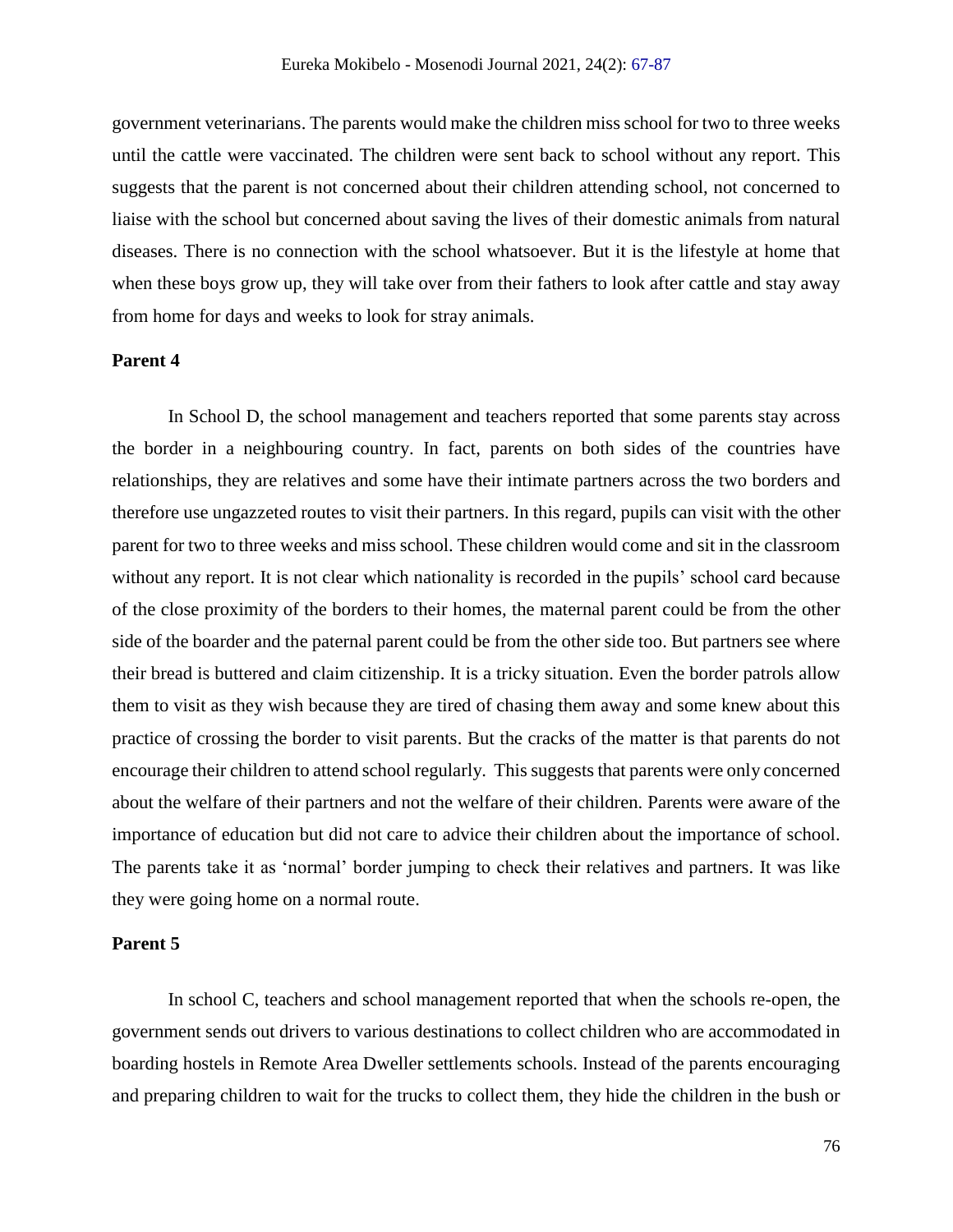shelters until the trucks leave for the next destination. Whether the pupils have completed their education or not is not an issue. The reasons for parents to not allow their children to attend schools was that the schools are far from their destinations, their children are abused in the hostels and they do not have money or fares to pay for public transport to visit their children. This suggested that parents were concerned about the welfare of their children and do not tolerate abuse, but this is at the expense of their children's education. Again, children who stay in Remote Area Settlements do not want to leave their parents for too long, hence, the long school term of three months makes them nostalgic.

#### **Parent 6**

In schools A and B, there were similar practices, teachers and school management reported that when they call a Parent Teachers Association meeting at school, most of the parents do not attend such meetings. The reason for their non-attendance is that parents stay in Remote Area Settlements and communication with them is difficult, and hence, the school administration is unable to reach them. Those who stay in close proximity to the school, who are able to attend meetings come under the influence of alcohol from home brewed beer and disrupt meetings or do not follow what is being discussed. Again, the other reason reported by teachers was that parents do not understand the languages of communication used in meetings. According to the teachers, this suggests that parents are disrespectful and uninterested in their children's education because they attend meetings under the influence of alcohol. The fact that parents cannot communicate with teachers due to language barrier with the teachers is sound reason for not attending the school meetings, unless there is a translator or interpreter.

## **Parent 7**

In school A, one of the teachers reported that she gave her class an English language exercise homework. The teacher asked the pupils to request their parents to assist them with homework. The following morning one of the parents came with the child and started shouting at the teacher that when she taught her child his first language, she did not ask the teachers to assist her. She sent her child to school to be taught the school languages which she does not know. Therefore, the teachers should not ask her to assist them. Even though the teacher interpreted it otherwise, this was the naked truth, the problem was the language barrier. The parent could not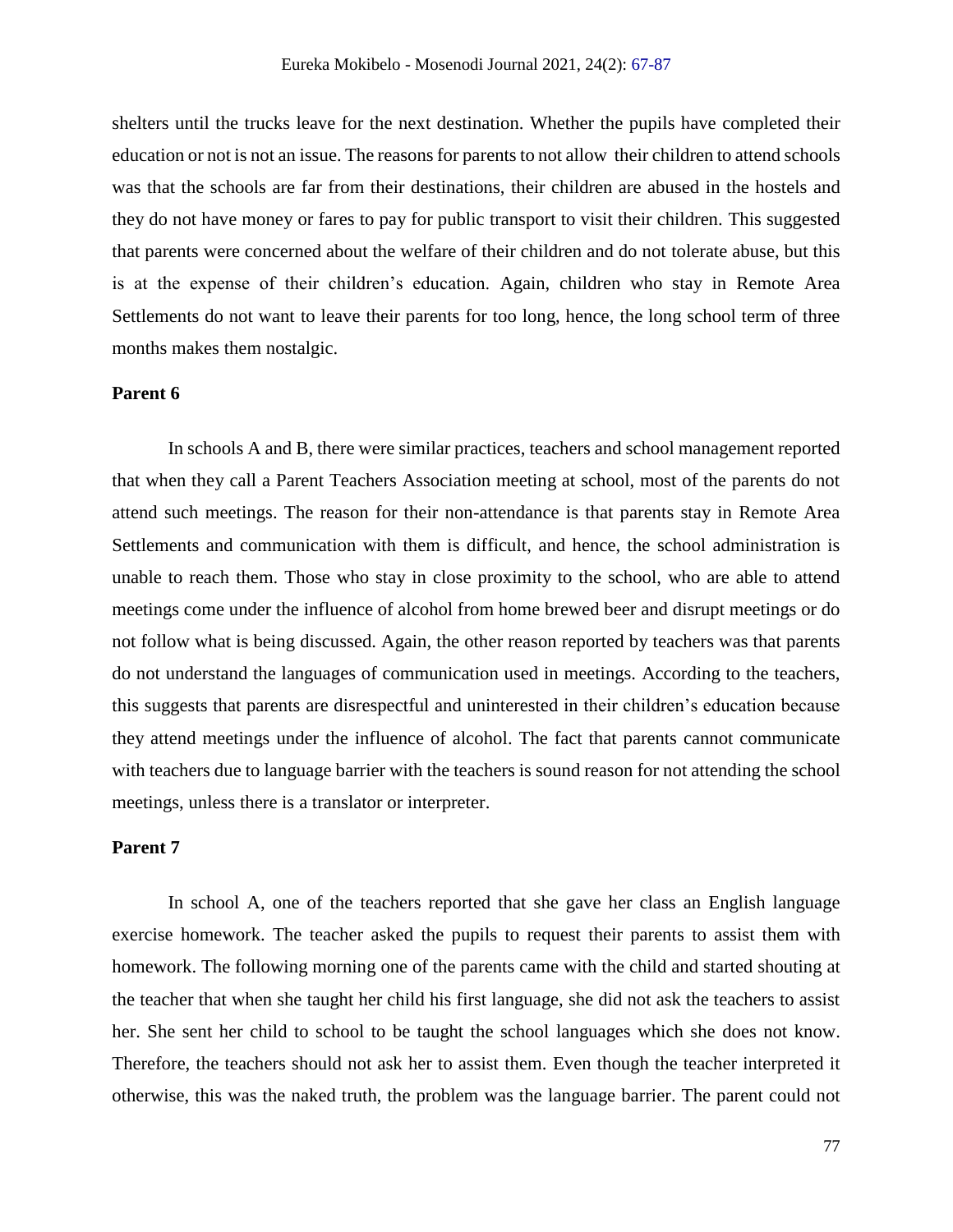assist the child with language related issues because she speaks a different language/s from the school languages. This issue is Language-in-Education Policy related by giving only two languages status out of the many that are spoken in the country.

## **Parent 8**

In school C, teachers and school management reported that one of the parents was called to school because her child was caught smoking and drinking at the hostel. The boy dodged from the hostel and bought home brewed beer and was reported to the school principal. The child was asked to bring the parent the following morning to school because smoking and drinking by pupils in school premises was not allowed. The parent reported to school the following day. After some discussions with the teacher, the parent was given a chance to comment. The parent said that she told the child not to smoke and drink in front of teachers. At home she smokes and sometimes drinks with the child but he should not do it while the teachers were there that is why the child was in trouble. The teacher and administrator could not further comment because the parent seems to be supporting what the child did as she also smokes and drinks with the pupil at home without any problem. This suggests that the parent allowed the child to smoke and drink at home as they shared a homemade cigarette or whatever was being smoked. In essence, the results above paint a different picture about parents who seem not to understand how they should contribute to their children's education. The parents and teachers live in worlds apart and it may be necessary to try and close the gap that exists between the two groups.

The scenarios used in this paper are highly unusual and extra ordinary. Owing to the behavioural uniqueness of the cases, they cannot be ignore where stakeholders transpire to improve the relationship between teachers and parents.

## **Discussion of Findings**

The findings of this study signposted an educational dilemma which is partly influenced by the Language-in-Education Policy (LiEP). Teachers seem not to know how to deal with parents in the above scenarios and parents also seem not to know how to deal with management in schools attended by their children. This is partly due to language barrier and home lifestyle. Both the literature review and the conceptual framework do not match the characteristics of parents discussed in this paper. The parents cannot be role models because they seem not to display any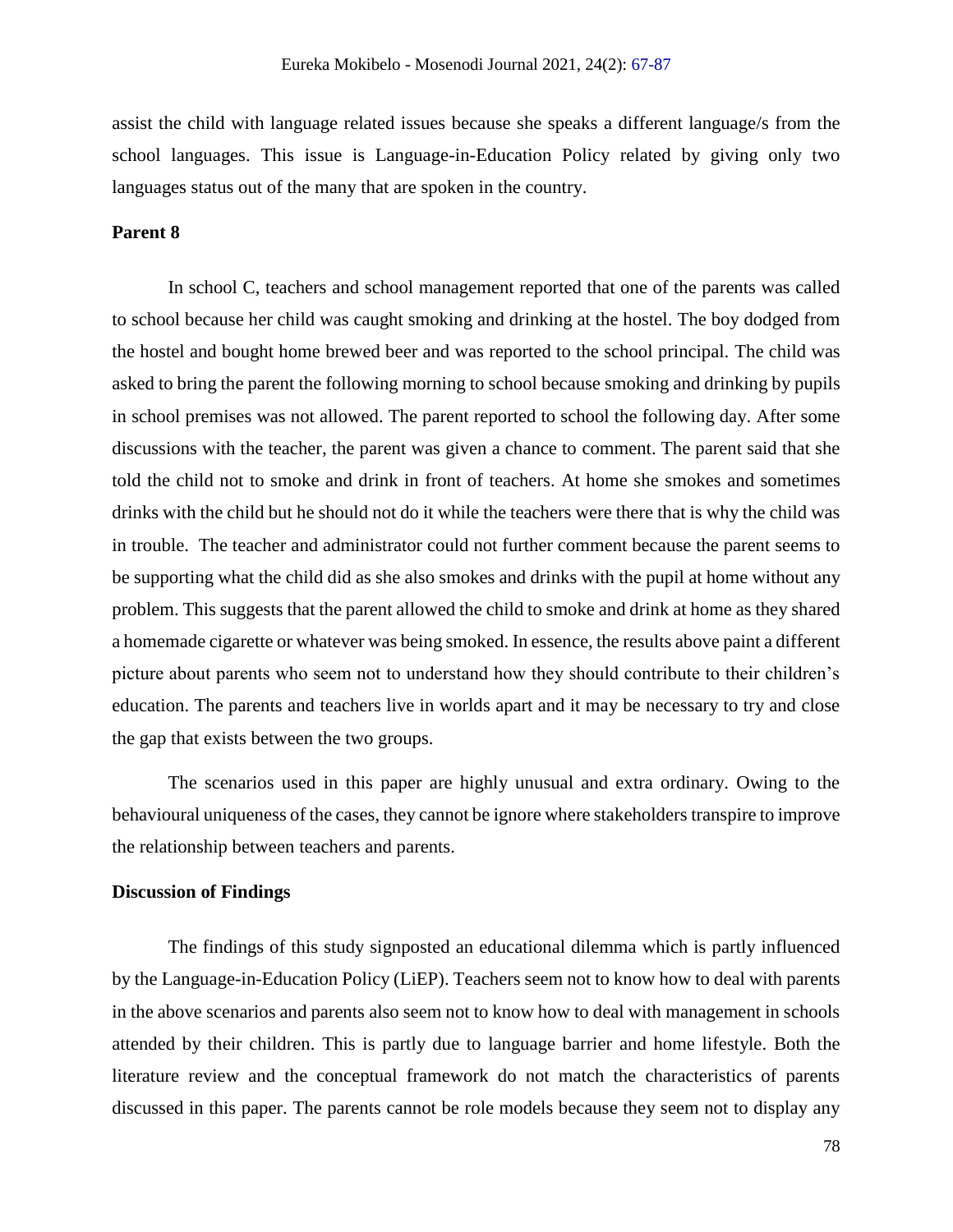positive roles and good characteristics that could shape the future of their children or assist them to complete their education. Instead, some children imitate the wrong doings of their parents such as smoking and drinking. One cannot rule out the LiEP that presents language barrier as it does not give the parents the freedom to attend school activities and assist their children educationally. The LiEP results in limitations and restrictions that come in various forms to perpetuate imbalances in parents and students' lives. The scenarios of parents above could be a result of language suppression, exclusion and homogeneity from the parents side (Watson, 2007). However, the cases are unique on their own and seem to be influenced amongst other things by the parents' lifestyle.

The findings of the study indicated that indeed the relationship between some parents and teachers in RADS primary schools studied was at stake. The picture painted by Parent 1 who drops her child over the fence to have a meal at school is disturbing and leaves much to be desired. This incident is not done by one parent only. This was a representation of negligent parents who do not encourage their children to attend school. The parents seem to have a different perspective about schooling that, a school is where children in the village could have meals even if they have dropped out of school. Such parents could negotiate with the school for their children to go back to school. It was not clear at the time of data collection why parents would drop their children over the fence to eat meals from school and yet they disengaged from school. There could be an indication of illiteracy and poverty stricken homes because the children had to eat some of the food inside the school and take some slices of bread for their parents. Stern (2012) argues that parents should behave appropriately in front of their children because children copy what parents do, they imitate them and believe what they do is right because they are still under developed. Hence, this could mean that even these children were going to do the same thing once they have children. They may allow their children to drop out of school and influence them to take their daily meal at school. The parents were very much aware of the risks involved in using the school main gate, the gate keeper would not allow them. However, the researcher and teachers witnessed this as a daily routine and could not do anything about it. Teachers and school management seemed to have given up about such parents because they could not communicate their intentions to the school. A further analysis of these parents is that they could register themselves in programmes that are provided by the government for village development and feed their children.

79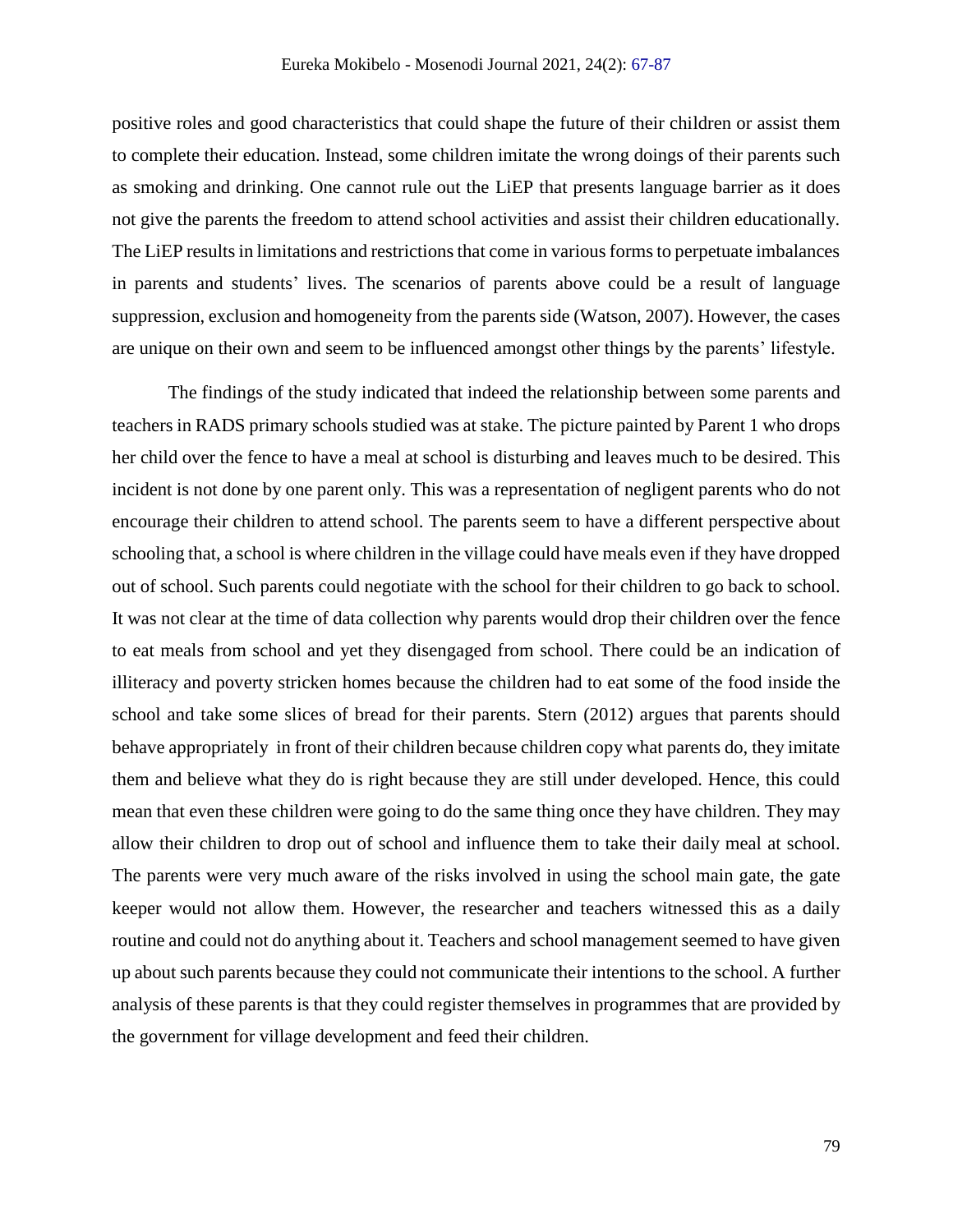The findings revealed that Parent 2 who shouted at teachers that her child was losing weight because he was underfed at school and teachers do not monitor his attendance was reckless and careless. This behaviour indicated a gap between home and school – the parent has limited knowledge about the demands of schooling and caring for her child. Several parents were implicated in such scenarios. This parent thought it was the responsibility of the teachers to take care of her child while she stays at the cattle-post. Stern (2012) noted that parents can have a negative impact by their lifestyle choices. Although, it is not clear what this parent's beliefs and values are, the parent did not care whether her child had something to eat before they he took his medication. Teachers reported five similar cases of children who were left on their own and yet they were on Anti-Retroviral medication. While it was vital for health reasons for the parent to monitor her child's taking of Anti-Retroviral medication, the parent could not take the responsibility to monitor the child to take the medication religiously. The parent had the nerve to shout at teachers because her child was losing weight, little did she know that the contributory factor was her absence from home and the child's lifestyle as well as failing to adhere to taking medication. It was 'in order' for the child to play truancy because there was no encouragement to attend school from home. Teachers lamented about such parents because their children were neither educationally encouraged nor academically assisted from home. This means that teachers too could develop negative stereotypes about such parents and not involve them in school activities.

The findings also designated that Parent 3 who literally removes his child from school to go for hunting and gathering of fruits, lacked focus and accountability as regards his child's education. According to Stern (2012), this is negative influence. While it was a norm for San groups to be nomadic in the past, it was still regular practice to leave with school going children and stay away in the forest hunting and gathering fruits. Though a cultural practice, it disadvantaged children educationally. For the parents, education was not a priority, they could remove children from school whenever they had to leave for traditional practices. Further, the issue of poverty cannot be ignored, the parents had to make ends meet by hunting and gathering, otherwise they would starve. Important to note is that, these children and their parents do not understand the school languages and therefore leaving school unceremoniously was a better option to them.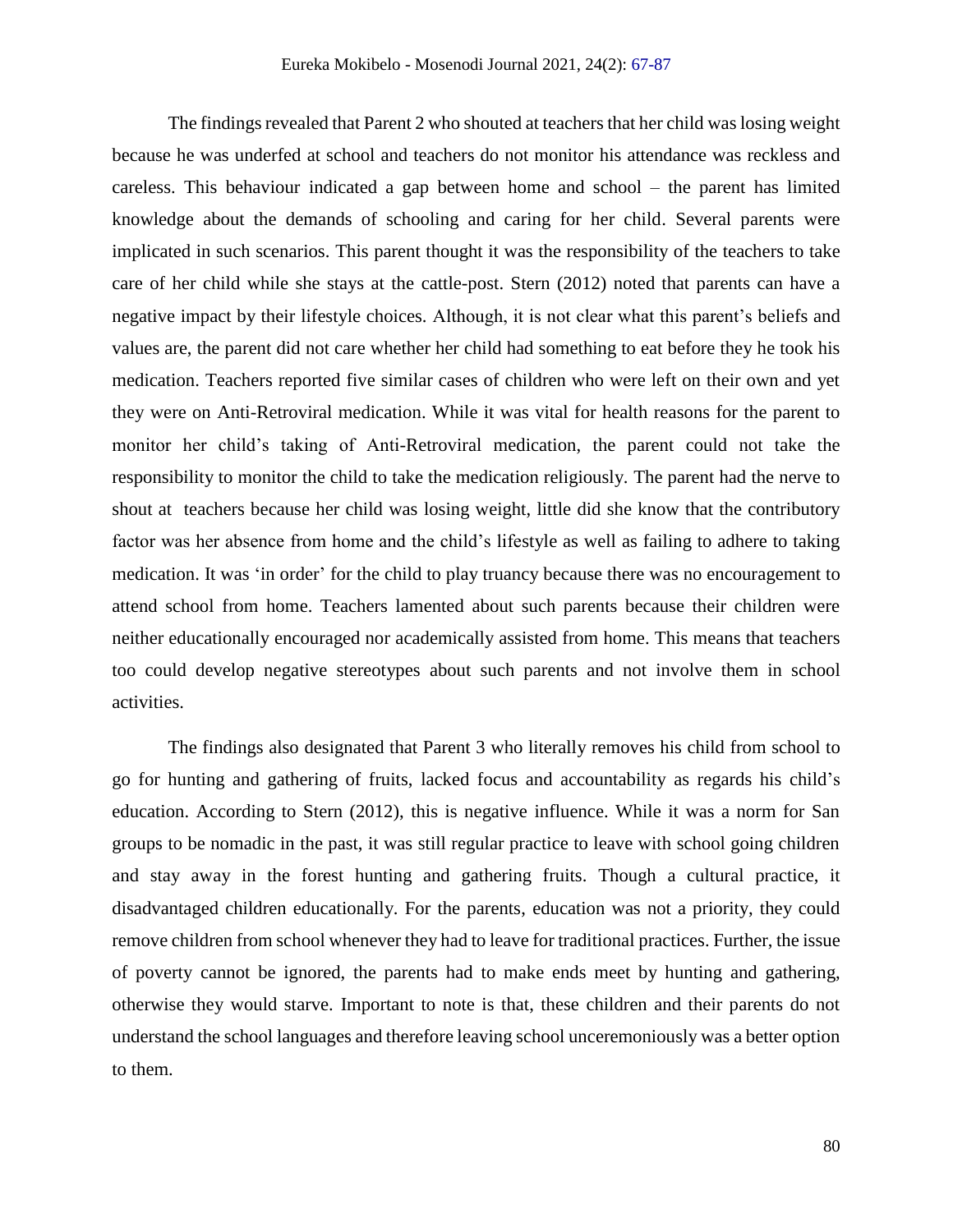Additionally, there is also the representation of parents who would make their children leave school to look for strayed cattle for vaccination by the veterinary team. These parents thought their children were already adults that they have to look after cattle and yet they were still at primary school. Again, it is a cultural issue that the boy child has to be taught responsibility at a tender age. The parents loaded their children with responsibilities of looking for stray cattle and yet it could be done by them to allow children to attend school. Missing school to be burdened with social responsibilities questions the parents' perspective towards their children's education.

Referring to the first incidence, to make the children miss school to be involved in hunting and gathering of fruits for months of the school term is another issue that questions the parents' integrity. But, it was a cultural practice. However, these parents take their children back to school after the hunting season without any communication about their children's absence for the whole school term. Teachers reported that it happens across all levels of primary schooling such that in some cases some children would miss continuous assessment and National examinations while they are out hunting and gathering fruits. In this regard, it is for the Ministry of Education and Skills Development to device a suitable programme for such children. It seems they cannot go along with the school curriculum, they could be made to write their own examinations and be allowed to complete school according to their own plans. This is food for thought for education systems where there are nomadic students.

The findings again showed that Parent 4 who falls in the category of parents who allow their children to miss school to visit other parents on the other side of the boarder are those who do not have a relationship with the school. This is a kind of lifestyle of the parents. This case involves two countries, Botswana and Zimbabwe, which share borders. While the two countries are aware that citizens cross the border using ungazzetted routes, nothing is being done to address the 'problem' in an effective manner. Even the border patrols seem to be aware of the problem because they allow citizens – children and parents to cross over to both sides of the country and come back because citizens have intimate relationships. Although teachers lamented that they were not sure about the citizenship of the pupils they were teaching because of the 'interrelationships' of citizens from both countries, nothing was being done. Teachers seem to have given up on such parents because educational authorities keep a blind eye to this long standing problem. According to teachers and school management, their duty was to accept the children back to class after they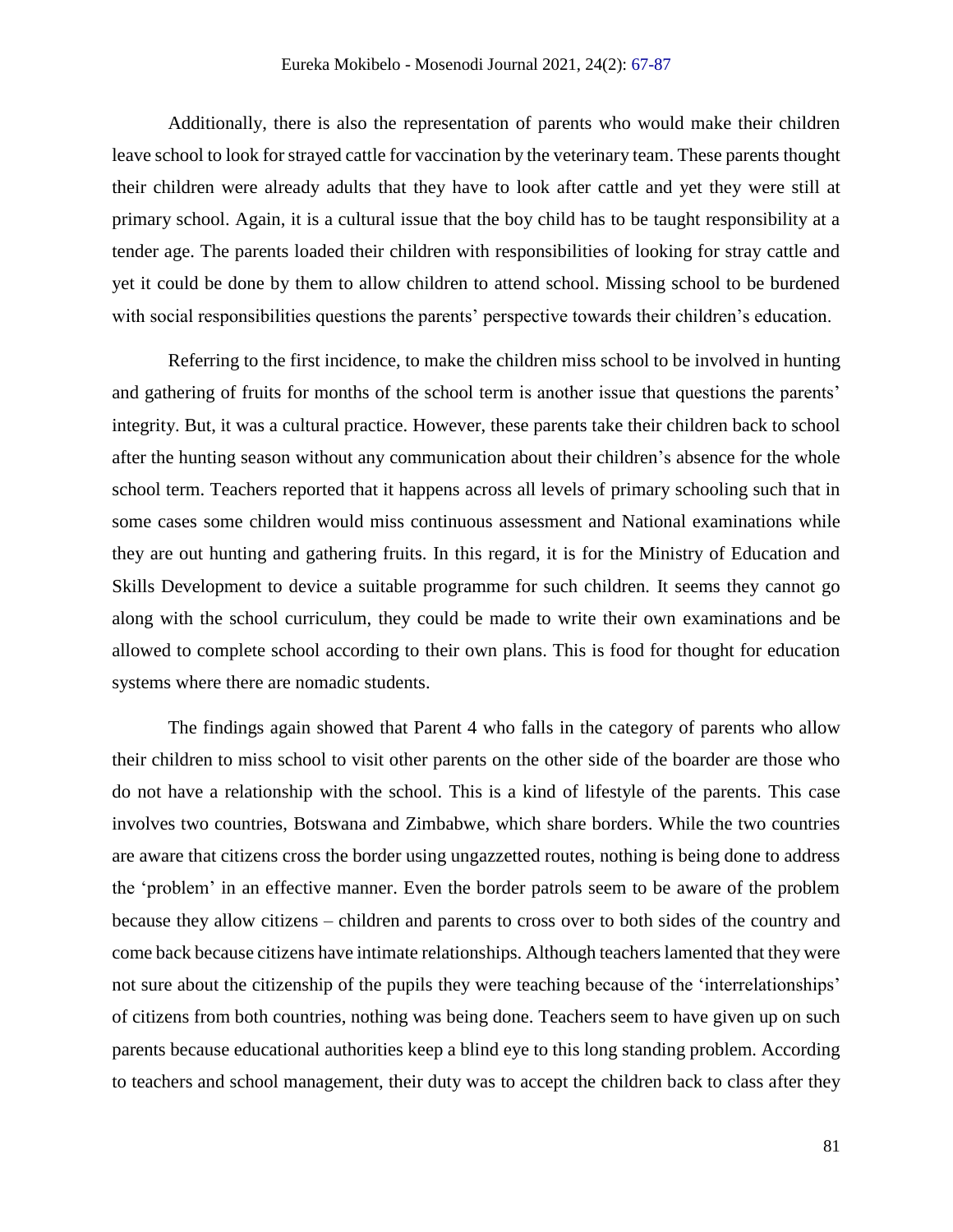missed school for two to three weeks. This could be every month or every two months. As for the parents they hardly ever come to school because it is unclear which citizenship they belong to. In this regard, it was difficult for teachers to have mutual relationship with all the parents. This scenario could mean that children and parents did not have passports to use at the two countries' borders and therefore crossing legally would be impossible. Further, since the villages on both sides of the countries were in close proximity, it was not necessary for them to travel a long way to the border while they could easily walk and cross over to either side for only 15-20 minutes' walk. This scenario is a serious challenge to the two countries.

The findings indicated illiteracy and ignorance of Parent 5. These parents hide or ask their children to hide when the truck that collects children to go back to school when the school term commences arrives until the school truck leaves. Although it is not clear why these parents do not want their children to go back to school, previous research indicated violence and cultural misfit in RADS primary schools (Chebanne, 2002; Polelo, 2004; Mokibelo & Moumakwa, 2006, Motshabi, 2006). However, such parents hardly ever visit schools because of poverty, they cannot afford the fares for transport to visit their children at school. Therefore, children do not see their parents for the whole school term and become nostalgic. Other contributory factors could be that these children belong to ethnic minority groups and therefore the school culture is alien and find it difficult to cope with (Chebanne, 2002; Mokibelo & Moumakwa, 2006). While teachers were aware that children from ethnic minority groups were not reprimanded by corporal punishment, it was difficult to communicate with the parents. The reason being that it was difficult for them to come to school to see their children, hence, leaving all the responsibility of teaching and learning to the teachers. In this scenario, it would be good for the teachers to understand the background and culture of children to avoid high school dropouts resulting from cultural misfit.

The findings also revealed that where parents stay in close proximity to the school, parents do not attend Parents Teachers Association (PTA) meetings because of the language barrier, those who come to the meetings attend them under the influence of alcohol. The school languages, Setswana and English, are different from the home languages and therefore parents do not see the reason why they should attend meetings while they do not understand the languages used. Further, because the PTA meetings were called in the afternoons after school, parents have all the time to entertain themselves with home brewed beer in the morning before they could attend meetings.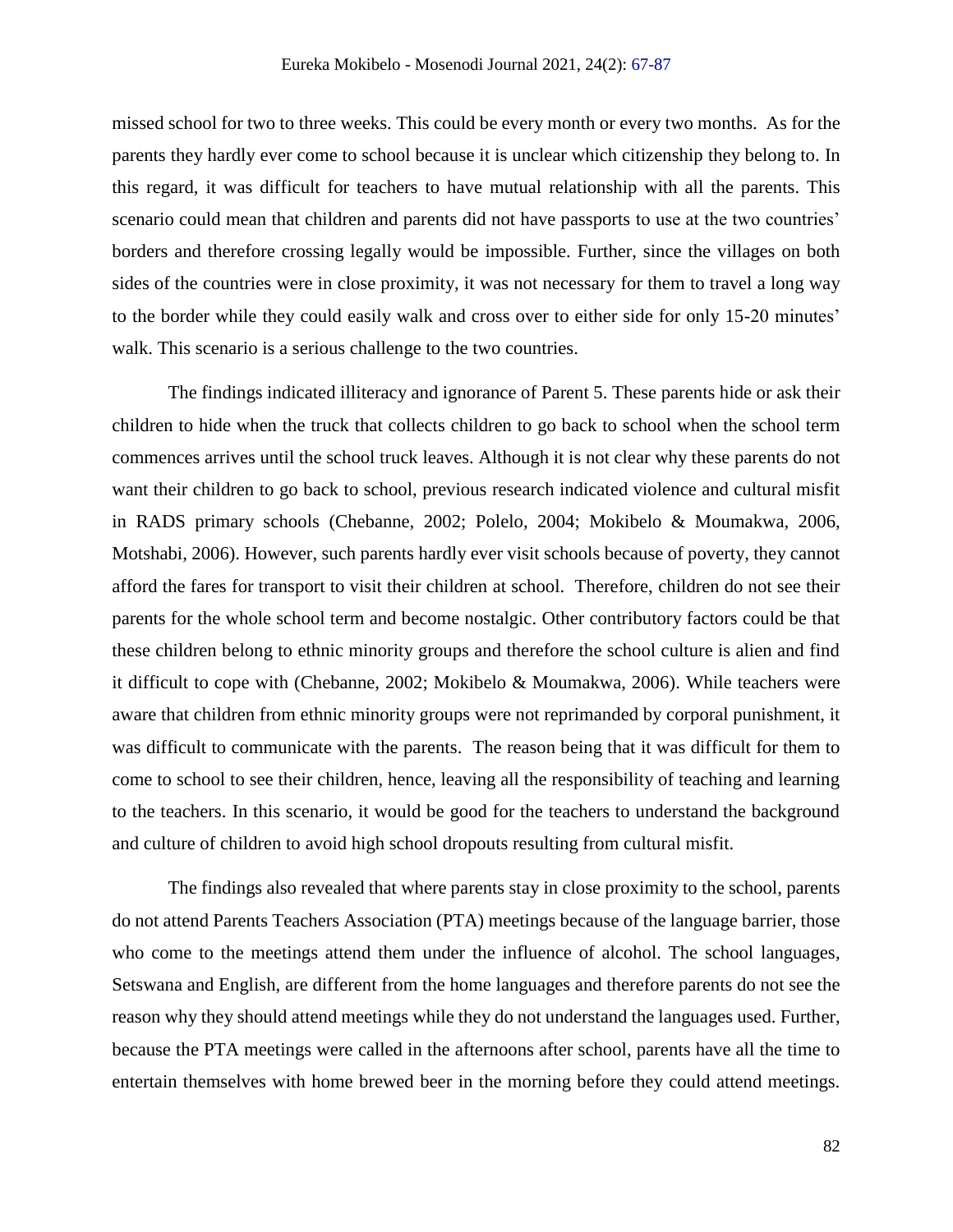Under these circumstances it might be difficult to communicate effectively with the parents because they are under the influence of alcohol. What would be a suitable solution for parents in this scenario? While it was important for the parents to attend the PTA meetings, it would be appropriate for the school management to seek an interpreter for the benefit of the two parties. Otherwise, the language barrier would drive the parents away instead of bringing them closer to their children's education. Further, it would be ideal for the school management to call a meeting in the morning while parents are still sober, this would benefit the children, parents and school. It might end the silent war of not attending meetings. Another solution would be to involve the village chief to intervene and address parents when they go for village meetings at the *kgotla* (a traditional meeting place for the chief and villagers). In most cases village chiefs use the home languages spoken by parents for better understanding.

The findings indicated that Parent 7 was unable to assist her child with homework due to language barrier and illiteracy. This is a LiEP issue because the school languages are different from the home languages. Most parents do not speak the school languages just like their children. This was an irritated parent who knew that the school languages are alien and yet teachers keep on 'bothering' them to take part in their children's education. The relevant question here is how can they contribute to their children's education while they do not speak the school languages? Although the parent was aware of the importance of education and that she must assist the teachers to enable the success of the child academically, she was helpless not only because she was illiterate but because she could not speak the school languages. This scenario too cannot nurture the parentsteachers relationship. This could mean that the government should introduce using home languages for teaching and learning as this could involve the parents. The current situation of recognizing only two languages out of the twenty nine that exist in the country keeps the parents who do not speak the school languages away from their children's education. The government claims this is inclusive education yet it is the opposite.

The last scenario of Parent 8 was about child social behaviour that both home and school should nurture. It was a case of discipline. It was unfortunate for the school because the cultural misfit comes into play. While the school thought smoking and drinking was a disciplinary matter that demanded the presence of the parent to come and reprimand her child, the parent was surprised because at home, smoking and drinking with their children was not an issue. In fact, the child seem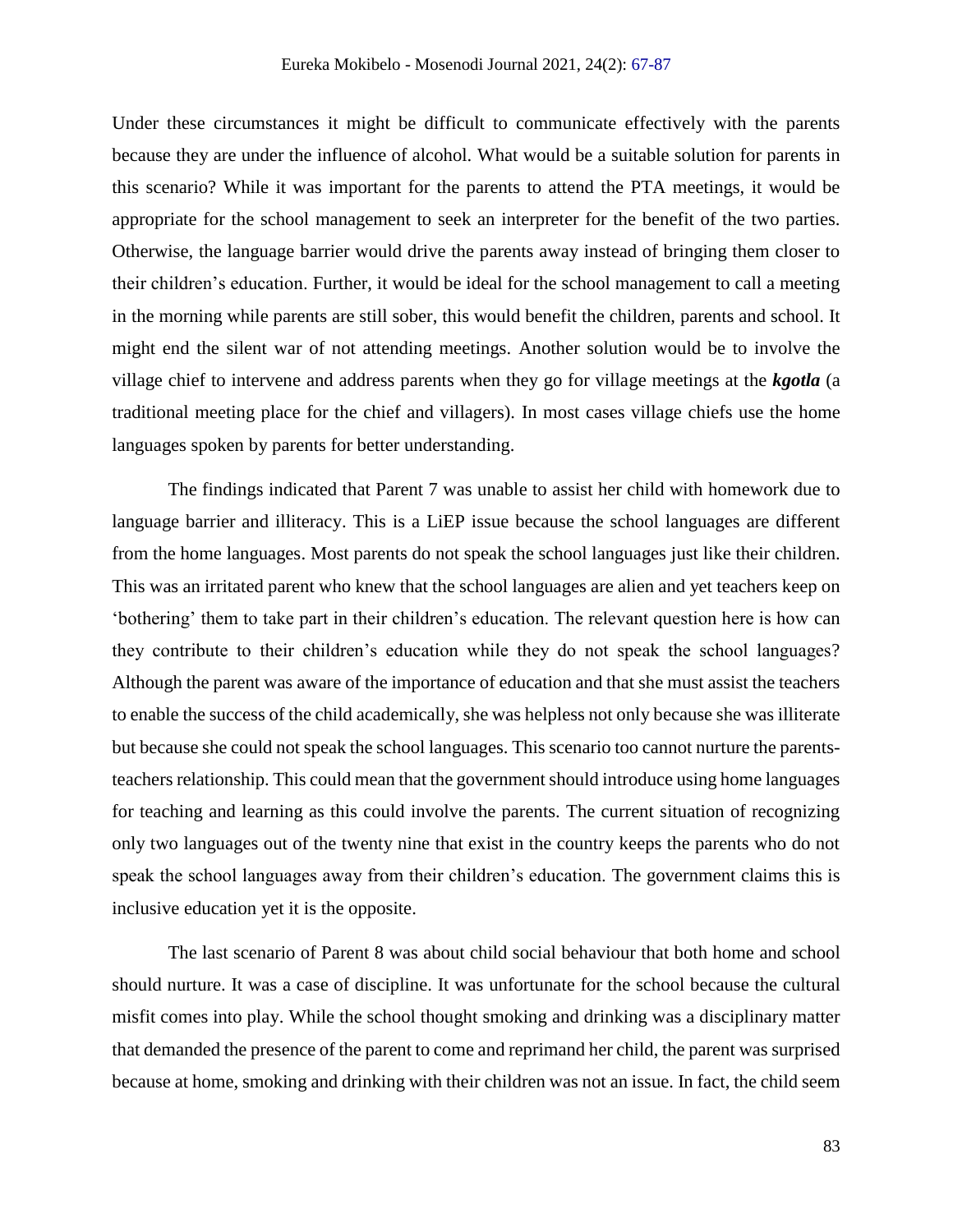to have discussed the issue with the parent in the past because the parent advised the child accordingly that he should not smoke and drink in the presence of teachers. The perspective of the teachers and parents were different on the issue of smoking and drinking, therefore, the teachers could form their own stereotypes and not involve the parents in future in school activities. In essence, the typical parents above do not represent all parents in RADS areas, but they cannot be ignored. There could be parents who play an active role in their children's education, fully participate in school activities and also given roles in Parents Teachers Associations despite their level of literacy and poverty situation.

Parental involvement seems to be lowest in families below the poverty line, as well as parents who do not speak the school primary languages or did not graduate at high school (Child Trends, 2018). In this regard, there could be a hidden message that emerged from the implementation of a monolingual policy in a multilingual set up and this has gone for decades. Parents cannot communicate in the school languages. Parents cannot assist their children in the school languages. Teaching and learning is the responsibility of teachers alone because parents are helpless. In between this relationship of parents and teachers are the pupils. The pupils are suffering because their education is jeopardized. The pupils are torn between their parents' lifestyle and culture and the demands of the education system. However, the pupils are still at a tender age and will only go with the tide, whether they are benefitting from the education system or not will be determined by the tide.

## **Implications of The Study**

There are implications to this study. First, the teachers seem to be missing the culture of the parents and the children in Remote Area Dweller settlement schools they teach at. Teachers seem to be locked up in schools and not mingle with the villagers or parents, seek assistance from the village elders to understand the cultures of the children they teach. This means that teachers may find it grim to reach the parents because of the parents' lifestyle. In this regard, it may be difficult to form mutual parent-teacher relationships to develop the children's education.

Second, the parents' status of illiteracy, culture and language barrier keep the parents far from their children's education. This means it may be cumbersome to involve and engage the parents in the school system to develop learners. In this regard, a gap remains between parents and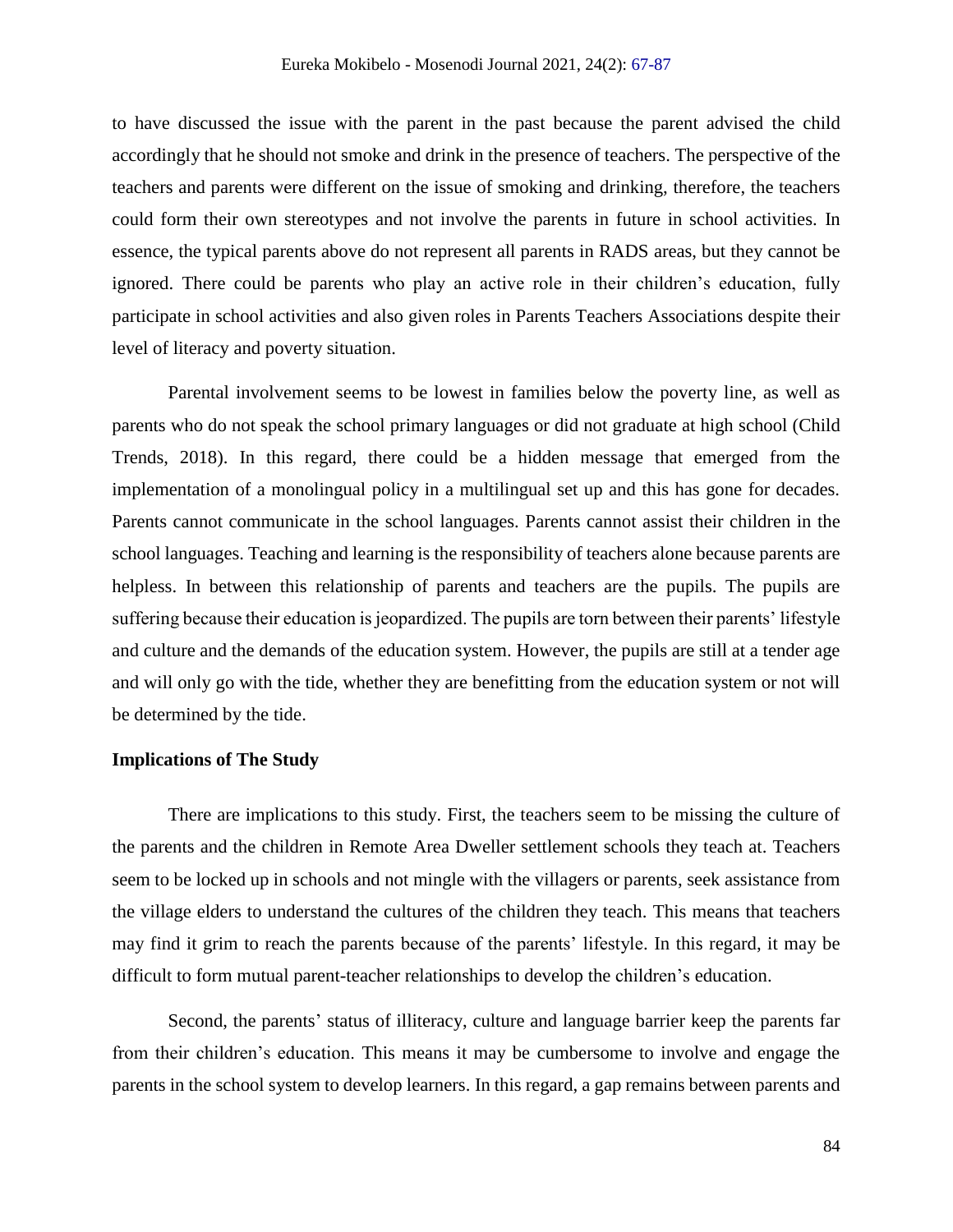teachers which might be problematic to close due to seemingly different worlds. Parents need to be educated on the importance of their children's education and how they can effectively contribute to nurture their children's academic life. This vacuum needs to be filled in by stakeholders, village elders, councillors, members of parliament and educationists to avoid jeopardizing the children's education.

Further research needs to be done to get the views of parents as regards their relationship with teachers. The views might benefit the school to nurture this important relationship, other parents and teachers to collaborate and network on their children's education.

## **Conclusion**

The scenarios above indicated that the parents and teachers relationships are difficult to maintain and sustain because both teachers and parents live in worlds apart in Remote Area Dweller primary schools. Some parents do not commit to prioritizing their child's educational goals and there is no space for collaboration with teachers and school management. There is no effective communication, networking and collaboration between the two parties, hence, the parents and teachers' perspectives run parallel as regards learners' education. Parents' own personal school experiences create obstacles to their involvement. Parents who have dropped out of school do not feel confident in school settings. The parents' limited schooling makes it difficult for them to help their children with homework beyond the early primary level, in this regard, it sours the relationship between teachers and parents. For some, this situation is compounded by language barriers and lack of written literacy skills. The teachers and parents seem not to have mutual relationship to take their children's education to the next level and this could backfire badly on learners' education. Some parents are torn between their culture and lifestyle and their children's modern education. Pupils also are torn between their culture and lifestyle and education. However, parents are not wholly to blame for this state of affairs. Strategic approaches to effective communication need to be considered by school management to take the parents on board. Some of the problems that seem to drive parents away from their children's education are languages of instruction used in schools and cultural misfit. Parents need to understand how the school operates, what the school expectations are and therefore see how they could fit in for the sake of their children's education. Again, the conceptual framework runs parallel with the parents scenarios presented. The scenarios are living examples of parents and teachers relationships that demand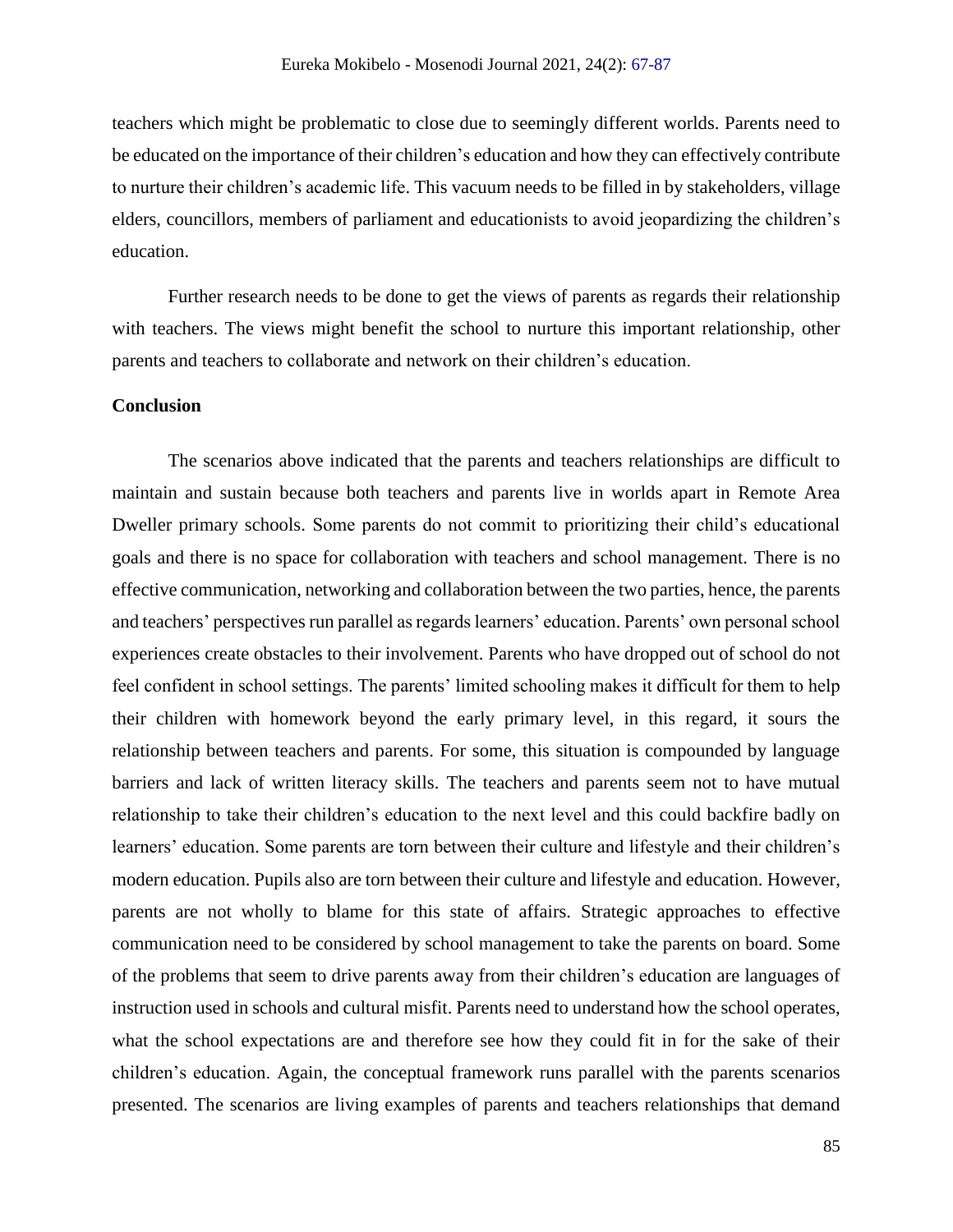further debates, discussions and decision making. This is not to say that all is lost, there are some parents who do their best to participate in their children's education, but this is only limited to engaging in school activities and they cannot be swept with the same broom. The parents and teachers relationship is of interest to this study because it indirectly affects the Language-in-Education Policy of Botswana because it takes heed of only two languages that are not necessarily spoken by some parents from ethnic minority groups. Therefore, we need ground breaking methods and game changers to improve the teachers and parents relationships in Remote Area Dweller Settlement primary schools.